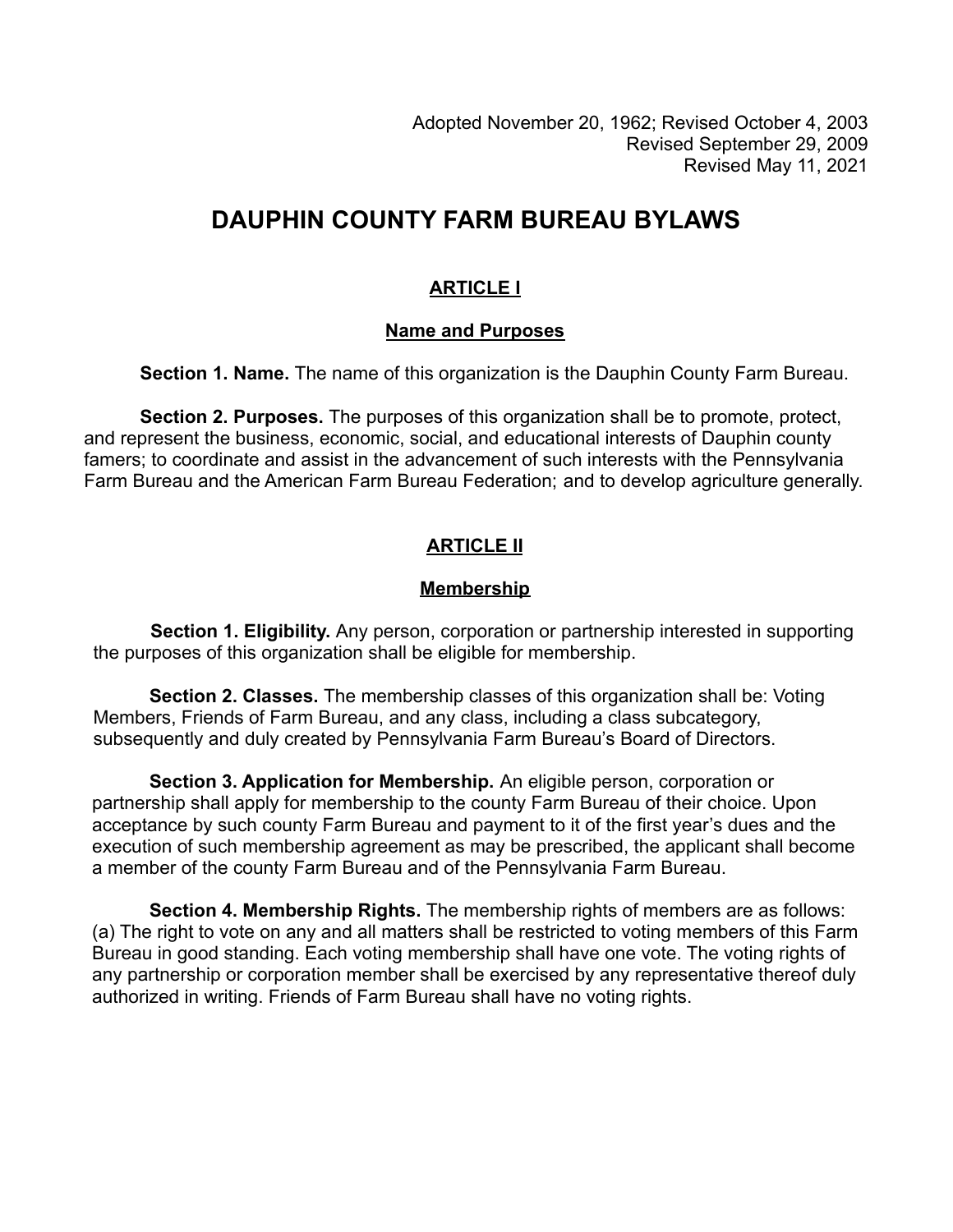(b) Rights and privileges of membership in the case of a partnership or corporation shall accrue and belong only to such named partnership or corporation or one individual authorized by the partnership or corporation who is a member, shareholder, officer, employee or agent thereof. (c) Any partnership, closely held corporation or unincorporated association not a named member of this Farm Bureau shall be entitled to the rights and privileges of membership, as determined by the Board, except the right to vote, if all the individual members of such partnership, closely held corporation or unincorporated association are members of this Farm Bureau in good standing in their individual capacities. (d) A dependent member of the family household of a natural person, who is a member of this Farm Bureau, shall be entitled to the rights and privileges of the respective membership except the right to vote or hold office. The Board of Directors may determine from time to time under what circumstances an individual may be deemed to be a dependent member of the household.

**Section 5. Joint Membership.** Two or more persons, partnerships or corporations, or any combination thereof, shall not be accepted as members of this Farm Bureau upon a single membership agreement.

**Section 6. Dues.** The annual county dues in this County Farm Bureau shall be based on the membership class, as outlined below, plus any amounts required to be forwarded to the Pennsylvania Farm Bureau and the American Farm Bureau Federation for each member, including any costs for the AD&D program and Farm Bureau publications:

- a. Voting Member: \$20.00
- b. Friend of Farm Bureau Member: \$5.00

c. Subsequent member class or class subcategory created by PFB Board of Directors: As determined by county Board of Directors.

As of July 1, 2021, the total cost for joint annual dues in Dauphin County Farm Bureau, in the Pennsylvania Farm Bureau and in the American Farm Bureau Federation shall be \$100 per year, payable in advance.

**Section 7. Membership in Good Standing.** A member of this Farm Bureau shall be deemed in good standing if their membership is free from dues delinquency and not otherwise terminated, cancelled or in default on the date as to which the question of good standing is determined.

However, any definition of membership in good standing duly adopted and promulgated at any annual meeting of the Pennsylvania Farm Bureau shall be and become the definition of membership in good standing in this Farm Bureau.

The foregoing rule shall also pertain where the matter of membership on good standing in the Farm Bureau is the basis for fixing a right to or a privilege of membership in any associated, affiliated, or subsidiary organization of this Farm Bureau, or of the Pennsylvania Farm Bureau.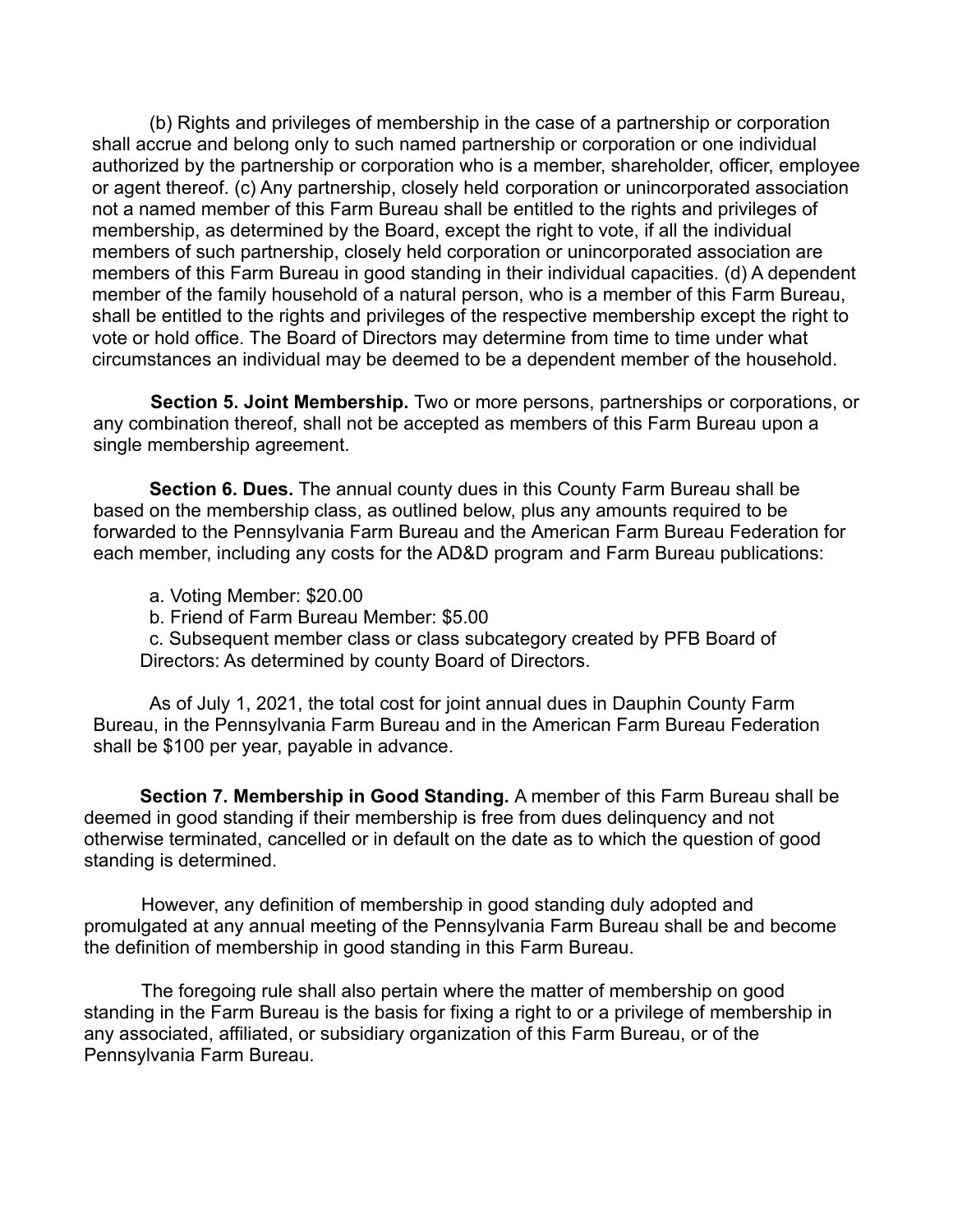Upon the request of any associated, affiliated, or subsidiary organization of this Farm Bureau, or of the Pennsylvania Farm Bureau, the Secretary of this Farm Bureau shall certify to the organization making such request a list of the members in good standing as of the date specified in such request.

**Section 8. Meetings.** The annual meeting of voting members shall be held before October 15 of each year, the date and place to be selected by the Board of Directors. Regular and special meetings of voting members may be called by the President, or by two-thirds vote of the Board of Directors, and shall be called by the President upon written request signed by at least one-fourth of the voting members.

**Section 9. Notice.** Notice of meetings of voting members and all matters concerning this Farm Bureau shall be deemed to have been duly given by: (1) placing in the mail, postage prepaid, to the last known post office address of the voting member, at least 20 days prior to such meeting, notice thereof in writing; or (2) email to a voting member's last known email address, at least 20 days prior to such meeting or matter. A notice of a meeting or matter appearing printed in an official publication of this Farm Bureau, mailed or emailed to voting members in good standing at least twenty 20 days prior to the meeting or matter shall be deemed to comply with this provision.

**Section 10. Quorum.** Fifteen of the voting members in good standing shall constitute a quorum for the transaction of any and all business at any annual or special meeting, and the favorable vote of a majority of such members present in quorum shall be necessary for the determination of any matter, except that a lesser number may adjourn from time to time.

**Section 11. Presiding Officer.** The President, if present, shall preside at all meetings of members of this Farm Bureau. In the President's absence, the next officer in due order who may be present shall preside. For the purpose of these bylaws, the order of officers shall be as follows: President, Vice President, Second Vice President, other members of the executive committee, in alphabetical order.

**Section 12. Privilege of the Floor.** Members of this Farm Bureau in good standing shall be entitled to the privilege of the floor, subject to the rules governing the meeting.

**Section 13. Election of Delegates.** The voting members of this Farm Bureau shall be represented at all meetings of the Pennsylvania Farm Bureau by Voting Delegates as provided in the bylaws of the Pennsylvania Farm Bureau. Said delegates to be elected annually during the business session of the county annual meeting, unless selection is specifically delegated to the county board by a motion duly passed at the county annual meeting.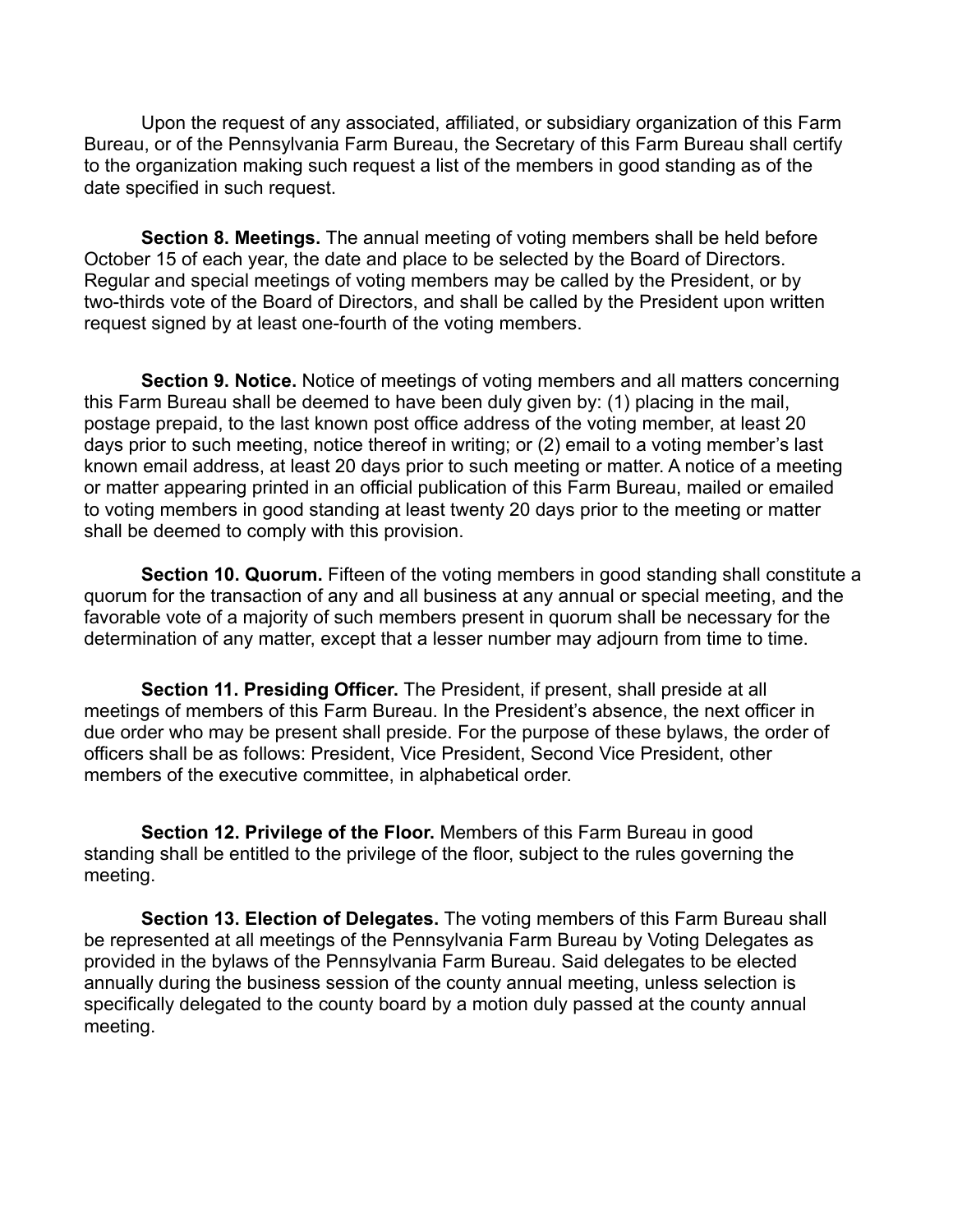#### **ARTICLE III**

#### **Board of Directors**

**Section 1. Number and Authority.** The business and property of this Farm Bureau shall be managed and controlled by a Board of Directors of at least 7 and no more than 12 voting members to be elected at the annual meeting of this Farm Bureau. In addition, if there is a county women's leadership or YAP committee, the chair(s) shall be an exofficio member of the board of directors with voting powers. The term of office of directors shall be two years and until their successors are duly elected and qualified.

**Section 2. Qualifications.** The members of the Board of Directors, including the President and Vice Presidents, must be voting members of this Farm Bureau in good standing who: (1) are actively engaged in the production of agricultural products; (2) were actively engaged in the production of agricultural products; or (3) who provide support services vital to the agricultural industry. The term "were actively engaged in the production of agricultural products" shall mean a person who devoted a substantial portion of their life to farming. In no event may a person whose interest may be in conflict with the interest of the Farm Bureau by reason of their employment, representation or contractual relationship with it or an affiliated company or association be eligible to serve in such capacity.

**Section 3. Election of Directors.** At the first meeting of voting members, and at each annual meeting of voting members thereafter, a Board of Directors shall be elected to serve until their successors are duly elected and qualified. All elections for directors shall be by ballot, which may be accomplished by mail or electronic ballot methods, unless this rule is waived by unanimous consent of all voting members present or by proxy.

**Section 4. Meetings.** The Board of Directors shall meet as soon as practicable after the annual meeting of this Farm Bureau and shall meet in regular session a minimum of 10 times per year to conduct the business of this Farm Bureau. The regular meetings of such Board shall be held on the second Tuesday of the month, unless otherwise determined by the Board of Directors.

Special meetings may be called by the President and shall be called by the Secretary upon request in writing signed by one-third of the entire number of directors. Notice of meetings shall be given in such manner as provided in Article II, Section 9. Attendance at any meeting shall constitute waiver of notice thereof.

**Section 5. Quorum.** A majority of the Board of Directors shall constitute a quorum, and a majority of the directors in attendance at any meeting, shall, in the presence of a quorum, decide its action. A minority of the board present at any meeting may, in absence of a quorum, adjourn to a later date, but may not transact any business.

**Section 6. Removal from Office.** The following shall constitute sufficient grounds for the removal from office of any officer or director without the necessity of a vote of the Board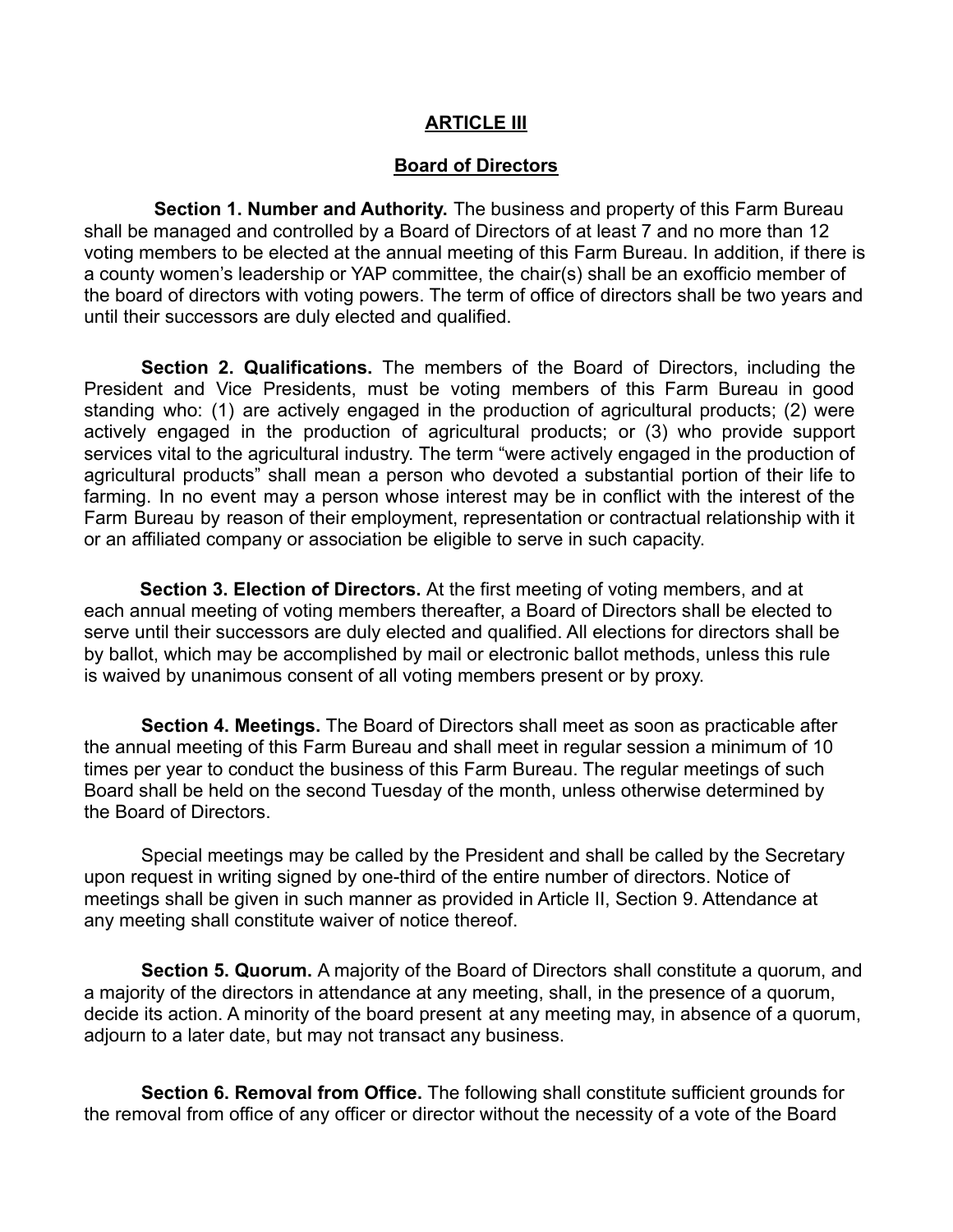of Directors:

- (a) Death.
- (b) Being or becoming an employee of this Farm Bureau or of the Pennsylvania Farm Bureau.
- (c) Being or becoming a full or part-time employee or agent of any service affiliated with the Pennsylvania Farm Bureau.
- (d) Non-attendance of three successive Board of Directors' meetings for causes other than sickness, unless such failure to attend was caused by hardship as determined by a majority vote of the Board of Directors.
- (e) Formal or written resignation.

On the happening of any of the grounds above set out, the same shall be reported to the Board at its next meeting and noted in the minutes of the said meeting.

**Section 7. Vacancy.** In case of any vacancies in the Board of Directors of officers, the remaining members of the Board, though less than a quorum, may elect a successor, having the qualifications herein prescribed for directors, to hold office for the unexpired portion of the term of office of the director or officer whose place shall be vacant.

**Section 8. Cooperative Relations.** The Board of Directors shall have authority and may establish and maintain cooperative relations with any Department, Bureau, Board, Division or Agency of the United States Government or of the State Government or agency of any political subdivision thereof. This Farm Bureau, in addition to becoming affiliated with Pennsylvania Farm Bureau and with the American Farm Bureau Federation, may cooperate with other organizations.

## **ARTICLE IV**

## **Executive Committee**

**Section 1. Appointment.** The Board of Directors may appoint from its members an Executive Committee composed of the President, who shall be chair; Vice President, Second Vice President, Secretary, and Treasurer.

**Section 2. Authority.** The Executive Committee shall exercise such powers as may be delegated to it by the Board of Directors in the intervals between meetings of the Board of Directors and shall report their actions at each meeting of the Board. Full minutes of all meetings of the Executive Committee shall be kept and submitted to the Board of Directors.

**Section 3. Quorum and Procedure.** Subject to any regulation prescribed by the Board of Directors, the Executive Committee shall fix its own rules of procedure. The presence of a majority of the members of the Executive Committee shall be necessary to constitute a quorum.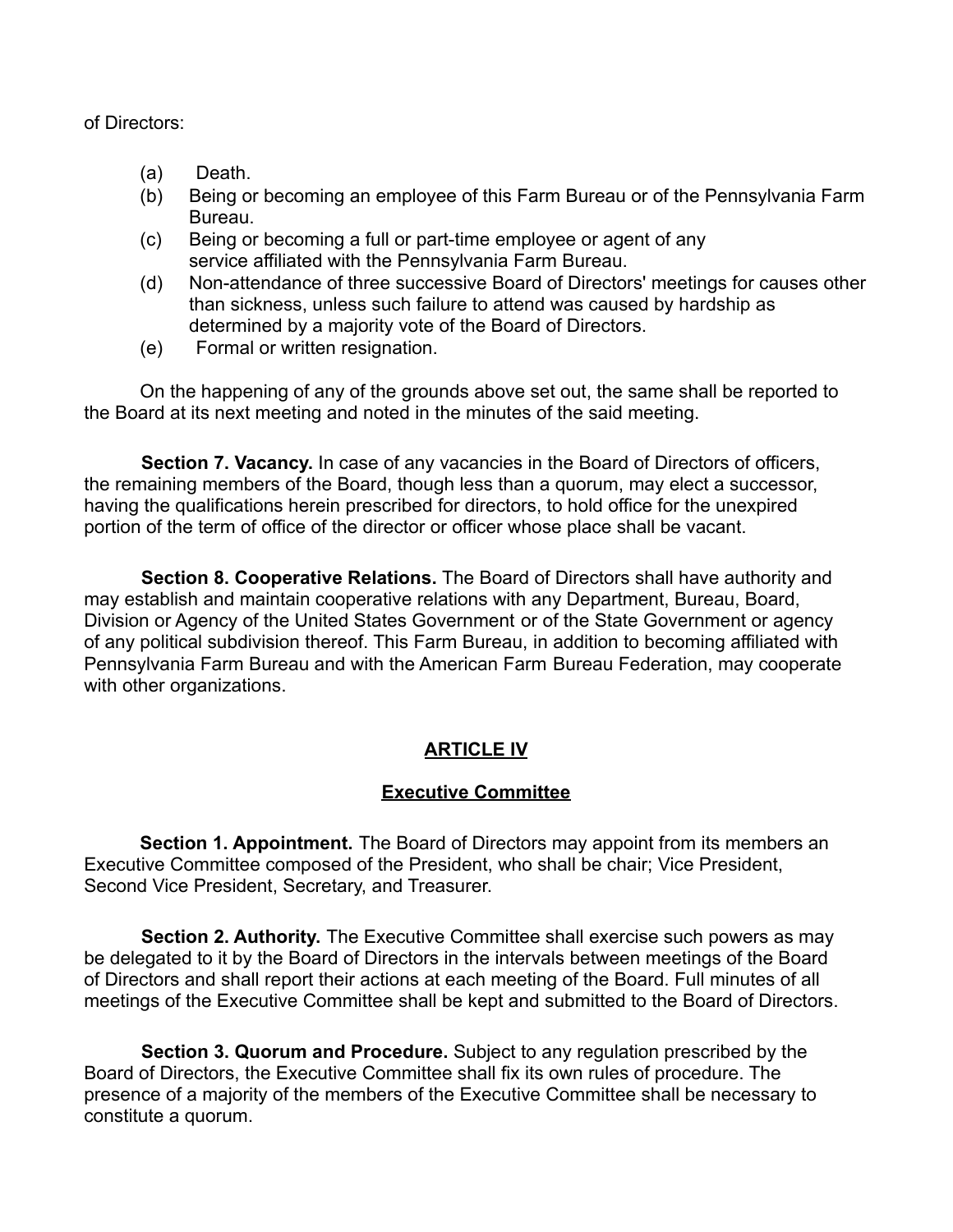#### **ARTICLE V**

#### **Officers**

**Section 1. Officers.** The officers of this Farm Bureau shall be a President, Vice President, Second Vice President, Secretary, and Treasurer. Farm Bureau officers shall be elected annually at an organization meeting of the board, with said meeting to be held not more than 60 days following adjournment of the annual meeting of this county. The President, Vice President, and Second Vice President shall be elected from within the membership of the board.

**Section 2. Qualifications.** The President, Vice President, Second Vice President, Secretary, and Treasurer must be voting members of this Farm Bureau in good standing.

**Section 3. President.** The President shall be chief executive officer of this Farm Bureau. The President shall preside at all meetings of its members, and at all meetings of the Board of Directors and of the Executive Committee. The President shall have general charge of the business of this Farm Bureau, subject to the control of the Board of Directors or Executive Committee.

**Section 4. Vice President.** The Vice President shall, in the absence of the President, exercise the powers and perform the duties of the President; otherwise, the Vice President shall have such powers and perform such duties as may be assigned by the President or by the Board of Directors.

**Section 5. Second Vice President.** The Second Vice President shall, in the absence of the Vice President, exercise the powers and perform the duties of the Vice President; otherwise, the Second Vice President shall have such powers and perform such duties as may be assigned by the President or by the Board of Directors.

**Section 5. Secretary.** The Secretary shall keep minutes of the meetings of members and of the meetings of the Board of Directors. The Secretary shall attend to the giving of all notices required to be given. In addition, the Secretary shall perform all duties incident to the office of Secretary, subject to the control of the Board of Directors.

**Section 6. Treasurer.** The Treasurer shall keep a full and accurate account of receipts and disbursements and deposit all money, checks, and other obligations to the credit of this Farm Bureau in such depository or depositories as may be designated by the Board of Directors or Executive Committee; shall disburse the funds of this Farm Bureau as ordered by the Board of Directors, or the Executive Committee, taking proper vouchers for such disbursements; shall render a statement of account and transactions whenever required by the Board of Directors or Executive Committee, and shall make a complete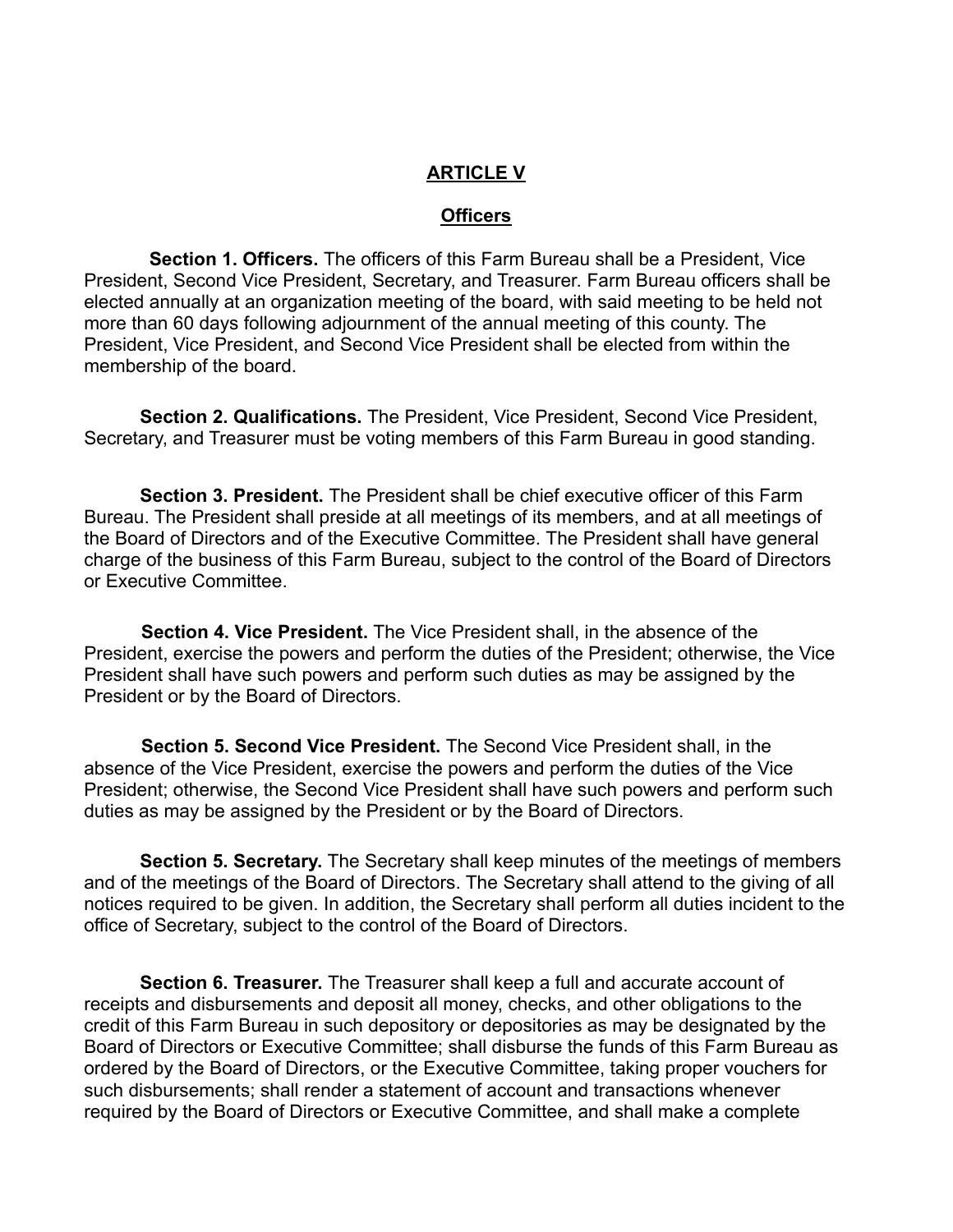annual statement before each annual meeting of this Farm Bureau, which shall be verified by a qualified auditor, to be selected by the Board of Directors; and generally shall perform all the duties incident to the position of Treasurer, subject to the control of the Board of Directors.

The Treasurer shall be required by the Board of Directors to furnish a bond conditioned for the faithful accounting for the funds and property in his custody in such sum and with such surety or sureties as may be fixed and required by the Board of Directors or Executive Committee. The premium on such bond shall be paid by this Farm Bureau.

**Section 8. Removal of Officers.** Any officer of this county Farm Bureau may be removed at any time by a two-third vote of the Board of Directors.

#### **ARTICLE VI**

#### **Finance and Commercial Activities**

**Section 1. Investments of Surplus Funds.** Investments of surplus funds of this Farm Bureau over and above its cash requirements in its operations, may be made by the Treasurer of this Farm Bureau, on its behalf. Other investment of surplus corporate funds, within the limitations of law, may be authorized from time to time by the Board of Directors.

**Section 2. Investment in Stocks and Evidences of Indebtedness.** Investments in stocks and evidences of indebtedness of corporations whose activities will directly or indirectly promote agriculture, or the interests of those engaged therein, may be made on behalf of this Farm Bureau and in its name, upon consent at any regular meeting, or special meeting called for that propose, of the voting members, provided, always, that a quorum as ascertained by these bylaws, be present at such meeting.

**Section 3. Borrowing Funds.** The Board of Directors may, upon consent of this Farm Bureau expressed by the vote of a majority of the voting members thereof, present at any regular meeting or special meeting called for that purpose, provided always that a quorum be present, borrow money to be used solely for the purpose of this Farm Bureau and may pledge its property thereof.

**Section 4. Distribution of Assets.** No distribution of the property of this Farm Bureau shall be made until all debts are fully paid, and then only upon its final dissolution and surrender of organization and name, and as otherwise provided by law; nor shall any distribution be made except by vote of two-thirds of the voting members present in quorum. But this prohibition shall not operate to prevent this Farm Bureau, while acting in the capacity of agent, from receiving and distributing or disbursing any fund or funds.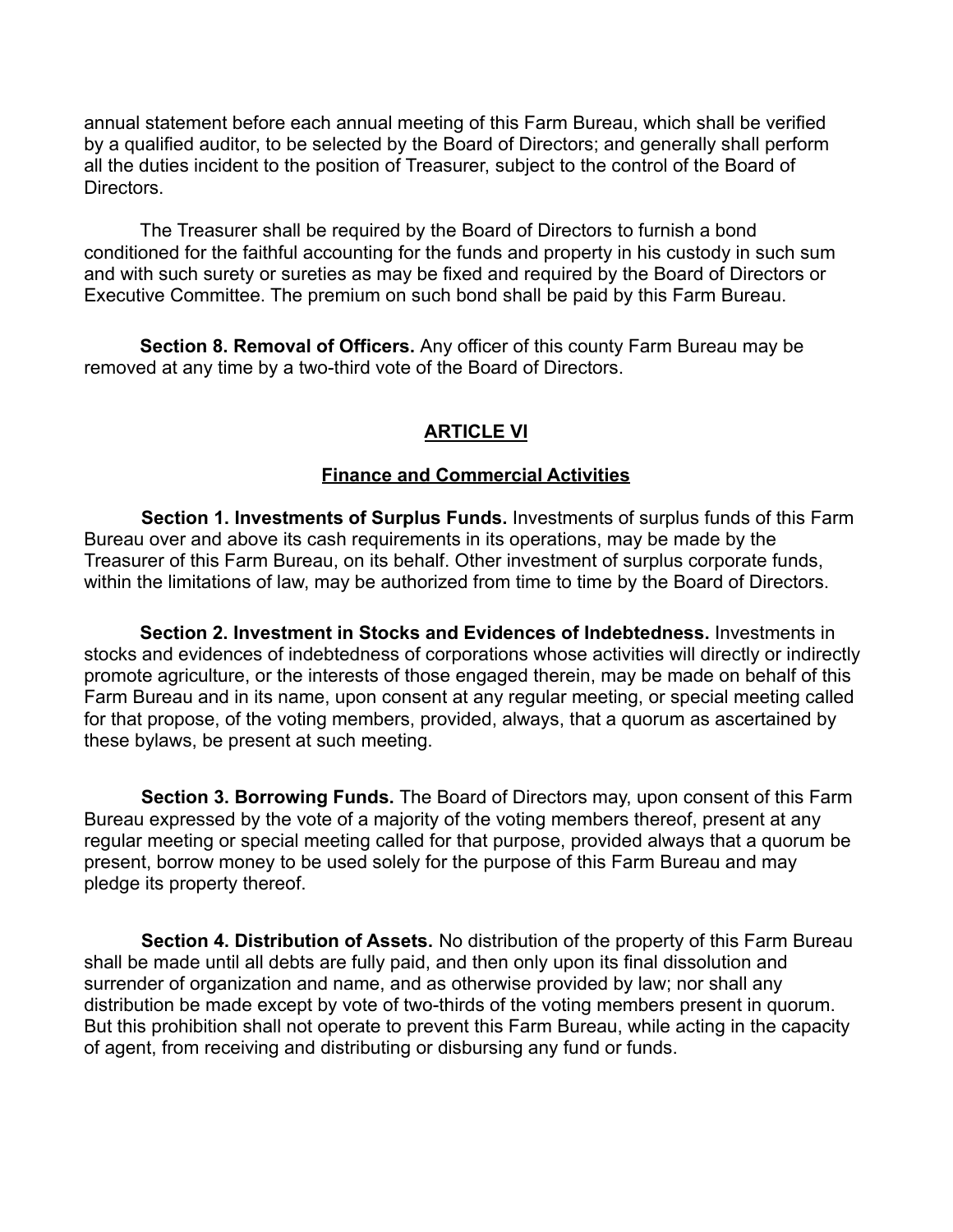#### **ARTICLE VII**

#### **Sundry Provisions**

**Section 1. Fiscal Year.** The fiscal year of this Farm Bureau shall begin on the first day of October and terminate on the last day of September in each year.

**Section 2. Order of Business.** The order of business at all meetings, insofar as possible, shall be as follows:

(a) Call to Order (b) Roll Call (c) Reading of Minutes (d) Report of President (e) Report of Secretary (f) Report of Treasurer (g) Report of Committees (h) Other Reports (i) Unfinished Business (j) New Business (k) Election and Appointments (l) Adjournment

**Section 3. Organization Seal.** The organization seal of this Farm Bureau shall consist of two concentric circles, between which shall be the name of this Farm Bureau and in the center shall be inscribed "Seal" and such seal, as impressed on the margin thereof, is hereby adopted as the seal of this Farms Bureau.

**Section 4. Committees.** The President, with advice and approval of the Board of Directors, shall appoint all standing and special committees. The President shall be an ex-officio member of all committees. Committees appointed in connection with meetings of voting members shall be appointed by the President or elected by the meeting assembled, at the pleasure of the meeting.